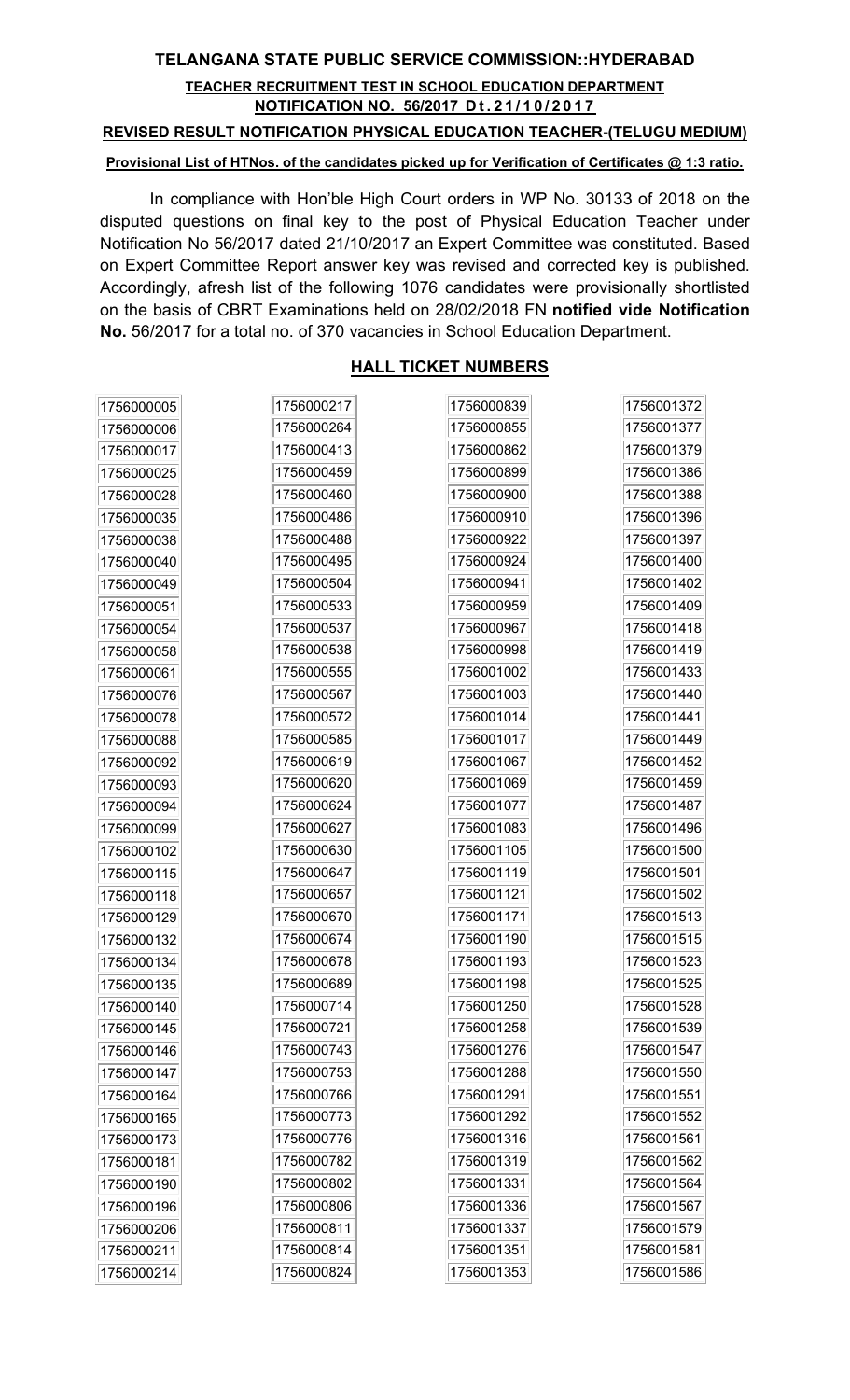| 1756001593 | 1756001868 | 1756002122 | 1756002684 |
|------------|------------|------------|------------|
| 1756001598 | 1756001870 | 1756002124 | 1756002685 |
| 1756001599 | 1756001893 | 1756002125 | 1756002743 |
| 1756001600 | 1756001894 | 1756002127 | 1756002766 |
| 1756001603 | 1756001896 | 1756002128 | 1756002770 |
| 1756001605 | 1756001904 | 1756002132 | 1756002779 |
| 1756001606 | 1756001907 | 1756002134 | 1756002785 |
| 1756001610 | 1756001908 | 1756002135 | 1756002788 |
| 1756001619 | 1756001917 | 1756002139 | 1756002793 |
| 1756001620 | 1756001927 | 1756002148 | 1756002813 |
| 1756001624 | 1756001935 | 1756002150 | 1756002847 |
| 1756001630 | 1756001939 | 1756002154 | 1756002851 |
| 1756001633 | 1756001940 | 1756002155 | 1756002862 |
| 1756001635 | 1756001943 | 1756002162 | 1756002874 |
| 1756001639 | 1756001944 | 1756002165 | 1756002884 |
| 1756001647 | 1756001947 | 1756002174 | 1756002891 |
| 1756001649 | 1756001951 | 1756002183 | 1756002895 |
| 1756001653 | 1756001952 | 1756002188 | 1756002910 |
| 1756001655 | 1756001954 | 1756002193 | 1756002914 |
| 1756001656 | 1756001968 | 1756002194 | 1756002929 |
| 1756001660 | 1756001970 | 1756002195 | 1756002949 |
| 1756001661 | 1756001973 | 1756002206 | 1756002958 |
| 1756001663 | 1756001975 | 1756002207 | 1756002961 |
| 1756001674 | 1756001978 | 1756002208 | 1756002964 |
| 1756001686 | 1756001984 | 1756002209 | 1756002976 |
| 1756001695 | 1756001988 | 1756002211 | 1756002982 |
| 1756001702 | 1756001991 | 1756002212 | 1756002983 |
| 1756001718 | 1756001996 | 1756002214 | 1756002984 |
| 1756001727 | 1756002000 | 1756002215 | 1756002986 |
| 1756001740 | 1756002003 | 1756002217 | 1756002987 |
| 1756001744 | 1756002012 | 1756002223 | 1756002988 |
| 1756001751 | 1756002018 | 1756002243 | 1756002989 |
| 1756001754 | 1756002024 | 1756002245 | 1756002990 |
| 1756001756 | 1756002028 | 1756002259 | 1756002991 |
| 1756001762 | 1756002031 | 1756002268 | 1756002998 |
| 1756001764 | 1756002032 | 1756002300 | 1756003033 |
| 1756001768 | 1756002033 | 1756002301 | 1756003038 |
| 1756001770 | 1756002035 | 1756002309 | 1756003047 |
| 1756001774 | 1756002036 | 1756002322 | 1756003059 |
| 1756001780 | 1756002039 | 1756002325 | 1756003065 |
| 1756001796 | 1756002043 | 1756002417 | 1756003066 |
| 1756001803 | 1756002044 | 1756002443 | 1756003068 |
| 1756001814 | 1756002048 | 1756002457 | 1756003069 |
| 1756001815 | 1756002056 | 1756002497 | 1756003077 |
| 1756001817 | 1756002060 | 1756002501 | 1756003079 |
| 1756001820 | 1756002067 | 1756002509 | 1756003080 |
| 1756001836 | 1756002070 | 1756002549 | 1756003082 |
| 1756001838 | 1756002071 | 1756002560 | 1756003085 |
| 1756001841 | 1756002072 | 1756002569 | 1756003090 |
| 1756001843 | 1756002077 | 1756002570 | 1756003109 |
| 1756001849 | 1756002083 | 1756002575 | 1756003112 |
| 1756001851 | 1756002084 | 1756002589 | 1756003128 |
| 1756001859 | 1756002085 | 1756002616 | 1756003139 |
| 1756001861 | 1756002106 | 1756002626 | 1756003149 |
| 1756001866 | 1756002112 | 1756002682 | 1756003153 |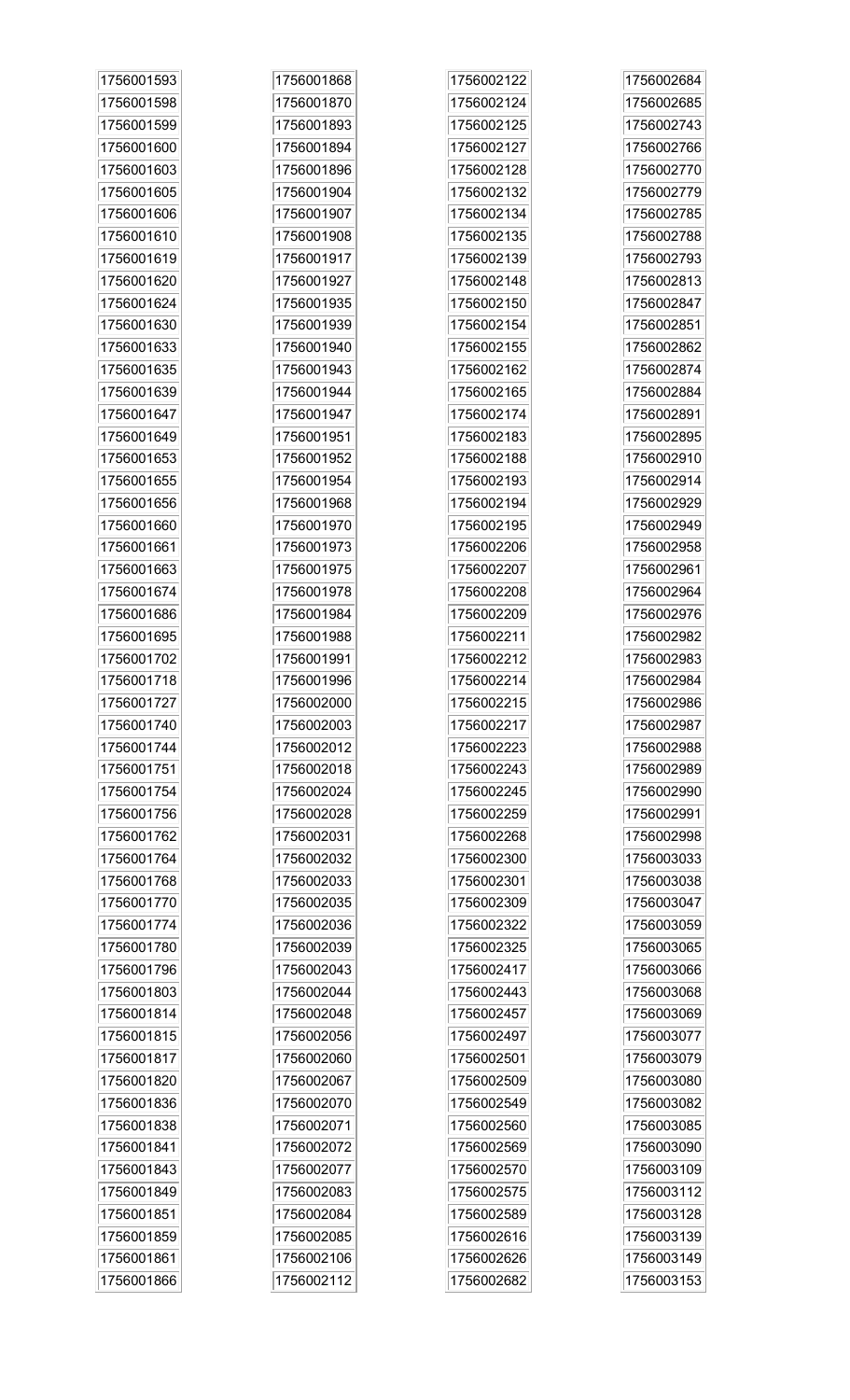| 1756003156 | 1756004105 | 1756004908 | 1756006141 |
|------------|------------|------------|------------|
| 1756003183 | 1756004138 | 1756004958 | 1756006157 |
| 1756003184 | 1756004157 | 1756004965 | 1756006239 |
| 1756003189 | 1756004159 | 1756004967 | 1756006249 |
| 1756003196 | 1756004175 | 1756005015 | 1756006274 |
| 1756003216 | 1756004178 | 1756005044 | 1756006282 |
| 1756003225 | 1756004204 | 1756005050 | 1756006349 |
| 1756003229 | 1756004218 | 1756005057 | 1756006383 |
| 1756003231 | 1756004219 | 1756005063 | 1756006403 |
| 1756003235 | 1756004224 | 1756005067 | 1756006418 |
| 1756003256 | 1756004225 | 1756005068 | 1756006431 |
| 1756003303 | 1756004294 | 1756005073 | 1756006469 |
| 1756003306 | 1756004305 | 1756005106 | 1756006486 |
| 1756003308 | 1756004316 | 1756005133 | 1756006498 |
| 1756003316 | 1756004356 | 1756005140 | 1756006519 |
| 1756003342 | 1756004361 | 1756005170 | 1756006541 |
| 1756003369 | 1756004388 | 1756005172 | 1756006575 |
| 1756003387 | 1756004390 | 1756005173 | 1756006599 |
| 1756003399 | 1756004401 | 1756005183 | 1756006610 |
| 1756003464 | 1756004422 | 1756005200 | 1756006648 |
| 1756003476 | 1756004438 | 1756005213 | 1756006653 |
| 1756003565 | 1756004448 | 1756005242 | 1756006654 |
| 1756003606 | 1756004470 | 1756005252 | 1756006657 |
| 1756003657 | 1756004483 | 1756005312 | 1756006665 |
| 1756003679 | 1756004525 | 1756005317 | 1756006684 |
| 1756003685 | 1756004539 | 1756005363 | 1756006686 |
| 1756003692 | 1756004575 | 1756005367 | 1756006702 |
| 1756003693 | 1756004585 | 1756005389 | 1756006712 |
| 1756003706 | 1756004589 | 1756005405 | 1756006718 |
| 1756003707 | 1756004611 | 1756005477 | 1756006719 |
| 1756003718 | 1756004619 | 1756005490 | 1756006727 |
| 1756003722 | 1756004639 | 1756005508 | 1756006751 |
| 1756003726 | 1756004646 | 1756005525 | 1756006760 |
| 1756003729 | 1756004658 | 1756005545 | 1756006789 |
| 1756003730 | 1756004668 | 1756005550 | 1756006826 |
| 1756003731 | 1756004680 | 1756005579 | 1756006833 |
| 1756003742 | 1756004683 | 1756005586 | 1756006876 |
| 1756003764 | 1756004696 | 1756005589 | 1756006911 |
| 1756003776 | 1756004703 | 1756005649 | 1756006913 |
| 1756003781 | 1756004737 | 1756005663 | 1756006914 |
| 1756003787 | 1756004751 | 1756005664 | 1756006929 |
| 1756003788 | 1756004772 | 1756005731 | 1756006937 |
| 1756003798 | 1756004778 | 1756005783 | 1756006949 |
| 1756003817 | 1756004788 | 1756005786 | 1756006955 |
| 1756003823 | 1756004795 | 1756005789 | 1756006956 |
| 1756003836 | 1756004812 | 1756005792 | 1756006958 |
| 1756003869 | 1756004821 | 1756005793 | 1756006975 |
| 1756003877 | 1756004831 | 1756005863 | 1756006998 |
| 1756003891 | 1756004833 | 1756005908 | 1756007009 |
| 1756003900 | 1756004839 | 1756005931 | 1756007044 |
| 1756003926 | 1756004867 | 1756005985 | 1756007072 |
| 1756004008 | 1756004881 | 1756006055 | 1756007142 |
| 1756004042 | 1756004894 | 1756006088 | 1756007169 |
| 1756004071 | 1756004904 | 1756006106 | 1756007174 |
| 1756004104 | 1756004905 | 1756006107 | 1756007249 |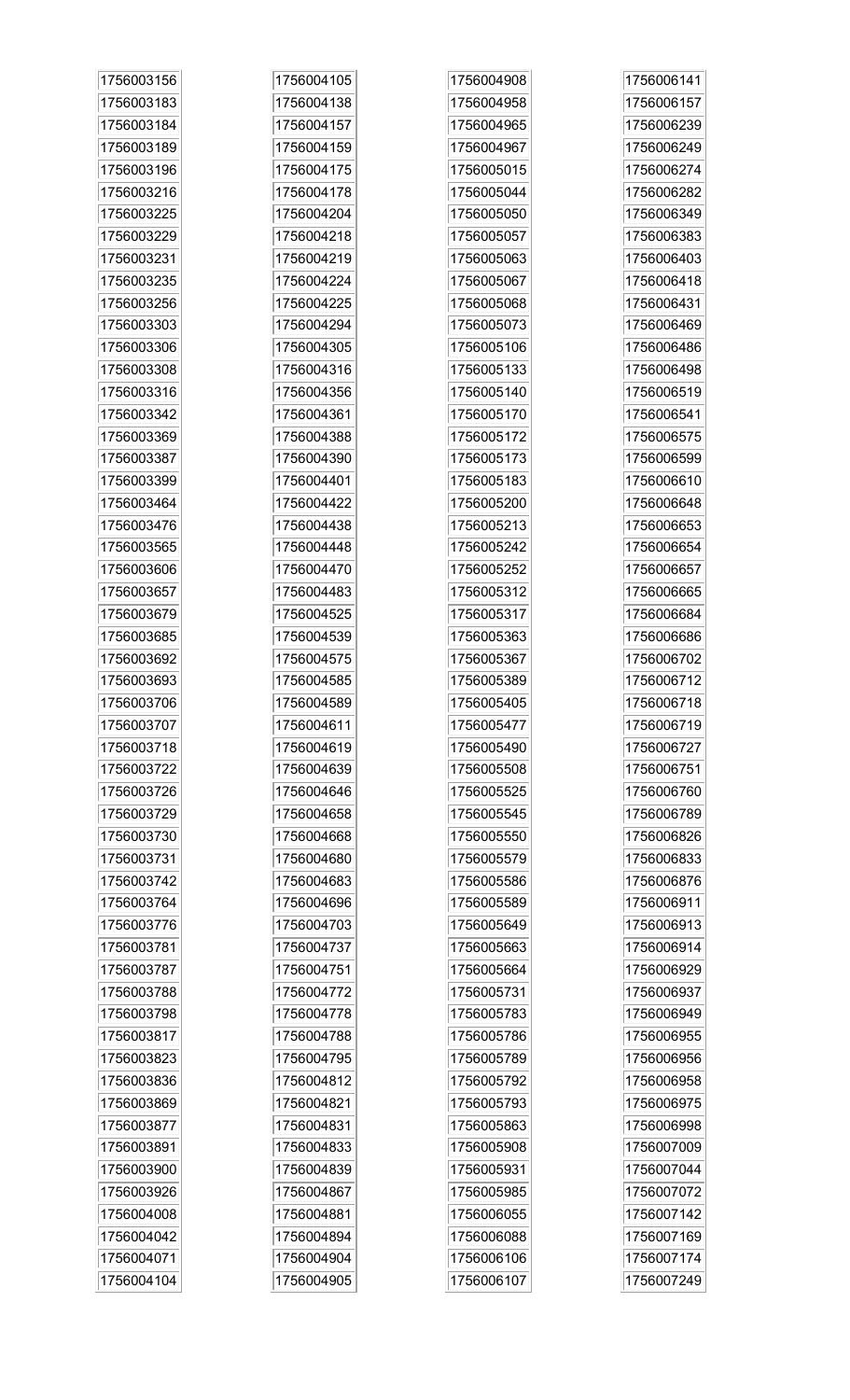| 1756007260 | 1756008449 | 1756009559 | 1756010719 |
|------------|------------|------------|------------|
| 1756007284 | 1756008454 | 1756009565 | 1756010746 |
| 1756007290 | 1756008506 | 1756009608 | 1756010818 |
| 1756007300 | 1756008513 | 1756009620 | 1756010885 |
| 1756007312 | 1756008514 | 1756009655 | 1756010887 |
| 1756007317 | 1756008519 | 1756009661 | 1756010909 |
| 1756007324 | 1756008526 | 1756009667 | 1756010915 |
| 1756007336 | 1756008587 | 1756009691 | 1756010956 |
| 1756007349 | 1756008612 | 1756009712 | 1756010974 |
| 1756007366 | 1756008616 | 1756009731 | 1756010979 |
| 1756007372 | 1756008627 | 1756009733 | 1756010984 |
| 1756007387 | 1756008631 | 1756009756 | 1756010991 |
| 1756007401 | 1756008681 | 1756009799 | 1756011008 |
| 1756007417 | 1756008682 | 1756009821 | 1756011010 |
| 1756007420 | 1756008684 | 1756009832 | 1756011020 |
| 1756007436 | 1756008698 | 1756009837 | 1756011025 |
| 1756007466 | 1756008727 | 1756009982 | 1756011031 |
| 1756007473 | 1756008799 | 1756010015 | 1756011034 |
| 1756007477 | 1756008811 | 1756010017 | 1756011073 |
| 1756007504 | 1756008829 | 1756010037 | 1756011076 |
| 1756007515 | 1756008887 | 1756010045 | 1756011091 |
| 1756007521 | 1756008900 | 1756010068 | 1756011096 |
| 1756007523 | 1756008917 | 1756010071 | 1756011098 |
| 1756007524 | 1756008923 | 1756010091 | 1756011419 |
| 1756007539 | 1756008926 | 1756010109 | 1756011421 |
| 1756007582 | 1756008937 | 1756010133 | 1756011468 |
| 1756007584 | 1756008973 | 1756010159 | 1756011469 |
| 1756007593 | 1756008974 | 1756010173 | 1756011470 |
| 1756007610 | 1756008999 | 1756010197 | 1756011527 |
| 1756007640 | 1756009010 | 1756010207 | 1756011534 |
| 1756007657 | 1756009064 | 1756010228 | 1756011535 |
| 1756007681 | 1756009148 | 1756010231 | 1756011539 |
| 1756007777 | 1756009183 | 1756010240 | 1756011540 |
| 1756007783 | 1756009204 | 1756010255 | 1756011545 |
| 1756007815 | 1756009212 | 1756010257 | 1756011555 |
| 1756007830 | 1756009235 | 1756010269 | 1756011567 |
| 1756007831 | 1756009241 | 1756010294 | 1756011569 |
| 1756007921 | 1756009261 | 1756010307 | 1756011577 |
| 1756007925 | 1756009279 | 1756010315 | 1756011617 |
| 1756007983 | 1756009291 | 1756010323 | 1756011922 |
| 1756007989 | 1756009294 | 1756010353 | 1756012204 |
| 1756008011 | 1756009309 | 1756010355 | 1756012312 |
| 1756008036 | 1756009326 | 1756010412 | 1756012326 |
| 1756008059 | 1756009350 | 1756010419 | 1756012338 |
| 1756008079 | 1756009419 | 1756010424 | 1756012347 |
| 1756008093 | 1756009423 | 1756010461 | 1756012369 |
| 1756008117 | 1756009436 | 1756010531 | 1756012391 |
| 1756008133 | 1756009464 | 1756010533 | 1756012408 |
| 1756008176 | 1756009467 | 1756010536 | 1756012411 |
| 1756008212 | 1756009468 | 1756010542 | 1756012419 |
| 1756008259 | 1756009472 | 1756010544 | 1756012430 |
| 1756008264 | 1756009473 | 1756010555 | 1756012441 |
| 1756008267 | 1756009486 | 1756010559 | 1756012443 |
| 1756008312 | 1756009510 | 1756010561 | 1756012461 |
| 1756008369 | 1756009516 | 1756010625 | 1756012483 |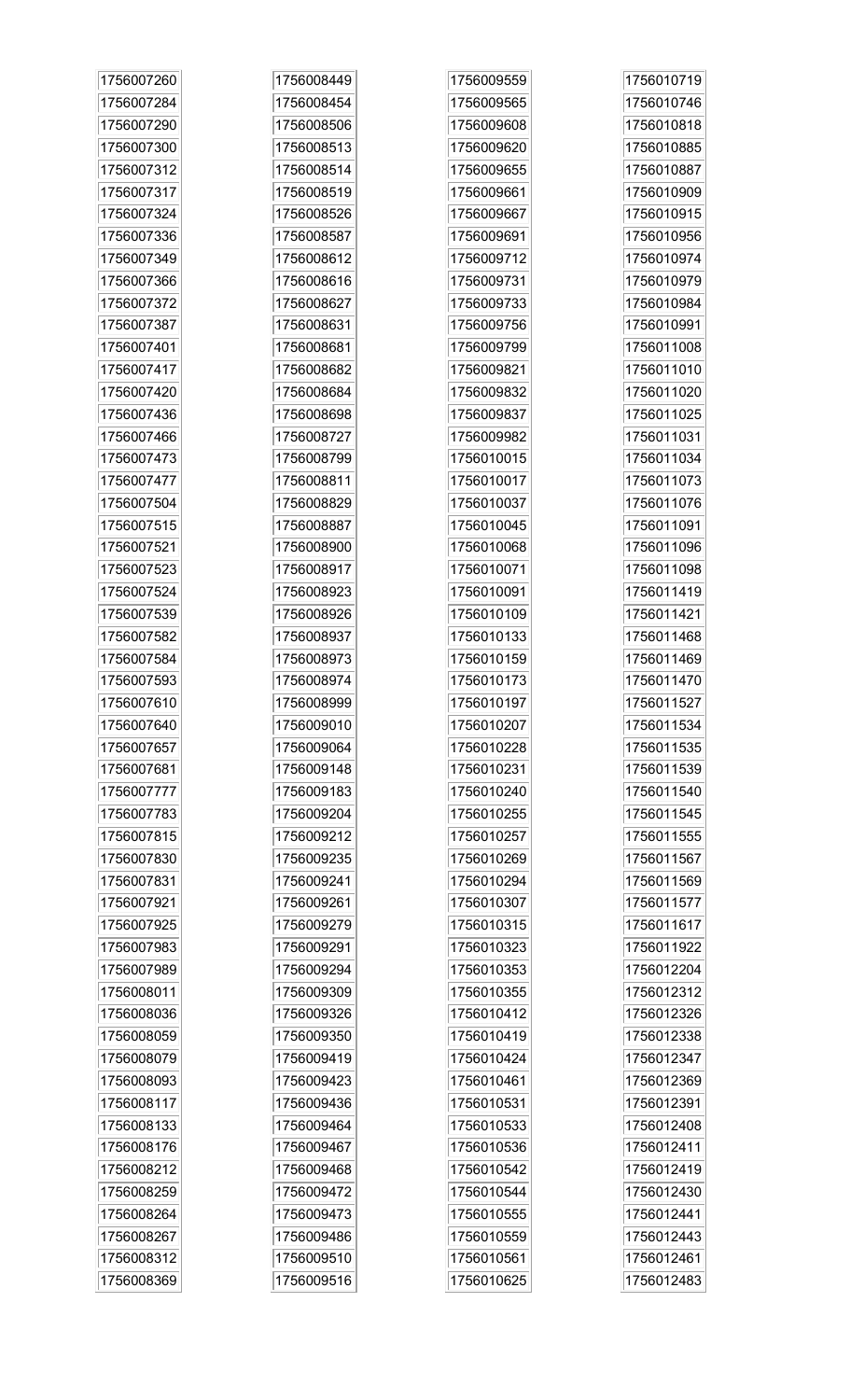| 1756012487 | 1756013115 | 1756013761 | 1756014920 |
|------------|------------|------------|------------|
| 1756012488 | 1756013120 | 1756013762 | 1756014922 |
| 1756012493 | 1756013138 | 1756013784 | 1756014924 |
| 1756012509 | 1756013140 | 1756013793 | 1756014936 |
| 1756012534 | 1756013151 | 1756013890 | 1756014941 |
| 1756012538 | 1756013159 | 1756013921 | 1756014961 |
| 1756012546 | 1756013166 | 1756013947 | 1756015021 |
| 1756012553 | 1756013191 | 1756013970 | 1756015033 |
| 1756012560 | 1756013196 | 1756013972 | 1756015043 |
| 1756012575 | 1756013198 | 1756014023 | 1756015055 |
| 1756012577 | 1756013202 | 1756014070 | 1756015056 |
| 1756012593 | 1756013204 | 1756014085 | 1756015067 |
| 1756012613 | 1756013208 | 1756014109 | 1756015071 |
| 1756012615 | 1756013228 | 1756014150 | 1756015084 |
| 1756012620 | 1756013233 | 1756014197 | 1756015095 |
| 1756012631 | 1756013240 | 1756014273 | 1756015108 |
| 1756012645 | 1756013257 | 1756014299 | 1756015120 |
| 1756012661 | 1756013258 | 1756014304 | 1756015129 |
| 1756012685 | 1756013268 | 1756014349 | 1756015140 |
| 1756012698 | 1756013283 | 1756014352 | 1756015144 |
| 1756012703 | 1756013290 | 1756014355 | 1756015157 |
| 1756012709 | 1756013302 | 1756014364 | 1756015175 |
| 1756012711 | 1756013311 | 1756014371 | 1756015210 |
| 1756012734 | 1756013336 | 1756014372 | 1756015223 |
| 1756012752 | 1756013367 | 1756014396 | 1756015228 |
| 1756012771 | 1756013373 | 1756014426 | 1756015234 |
| 1756012777 | 1756013416 | 1756014434 | 1756015235 |
| 1756012814 | 1756013419 | 1756014450 | 1756015239 |
| 1756012821 | 1756013441 | 1756014455 | 1756015241 |
| 1756012822 | 1756013447 | 1756014459 | 1756015242 |
| 1756012841 | 1756013466 | 1756014478 | 1756015268 |
| 1756012846 | 1756013485 | 1756014528 | 1756015271 |
| 1756012847 | 1756013490 | 1756014542 | 1756015275 |
| 1756012850 | 1756013494 | 1756014555 | 1756015286 |
| 1756012857 | 1756013496 | 1756014564 | 1756015290 |
| 1756012867 | 1756013498 | 1756014567 | 1756015304 |
| 1756012869 | 1756013502 | 1756014592 | 1756015308 |
| 1756012876 | 1756013523 | 1756014595 | 1756015321 |
| 1756012879 | 1756013526 | 1756014668 | 1756015328 |
| 1756012887 | 1756013555 | 1756014676 | 1756015338 |
| 1756012909 | 1756013556 | 1756014748 | 1756015350 |
| 1756012930 | 1756013565 | 1756014782 | 1756015366 |
| 1756012935 | 1756013570 | 1756014813 | 1756015372 |
| 1756012951 | 1756013583 | 1756014828 | 1756015373 |
| 1756012971 | 1756013600 | 1756014835 | 1756015394 |
| 1756012989 | 1756013638 | 1756014845 | 1756015395 |
| 1756012996 | 1756013639 | 1756014846 | 1756015397 |
| 1756013008 | 1756013664 | 1756014859 | 1756015404 |
| 1756013037 | 1756013681 | 1756014864 | 1756015421 |
| 1756013039 | 1756013717 | 1756014871 | 1756015424 |
| 1756013040 | 1756013723 | 1756014875 | 1756015426 |
| 1756013060 | 1756013731 | 1756014877 | 1756015450 |
| 1756013069 | 1756013732 | 1756014888 | 1756015455 |
| 1756013095 | 1756013734 | 1756014902 | 1756015474 |
| 1756013109 | 1756013750 | 1756014906 | 1756015476 |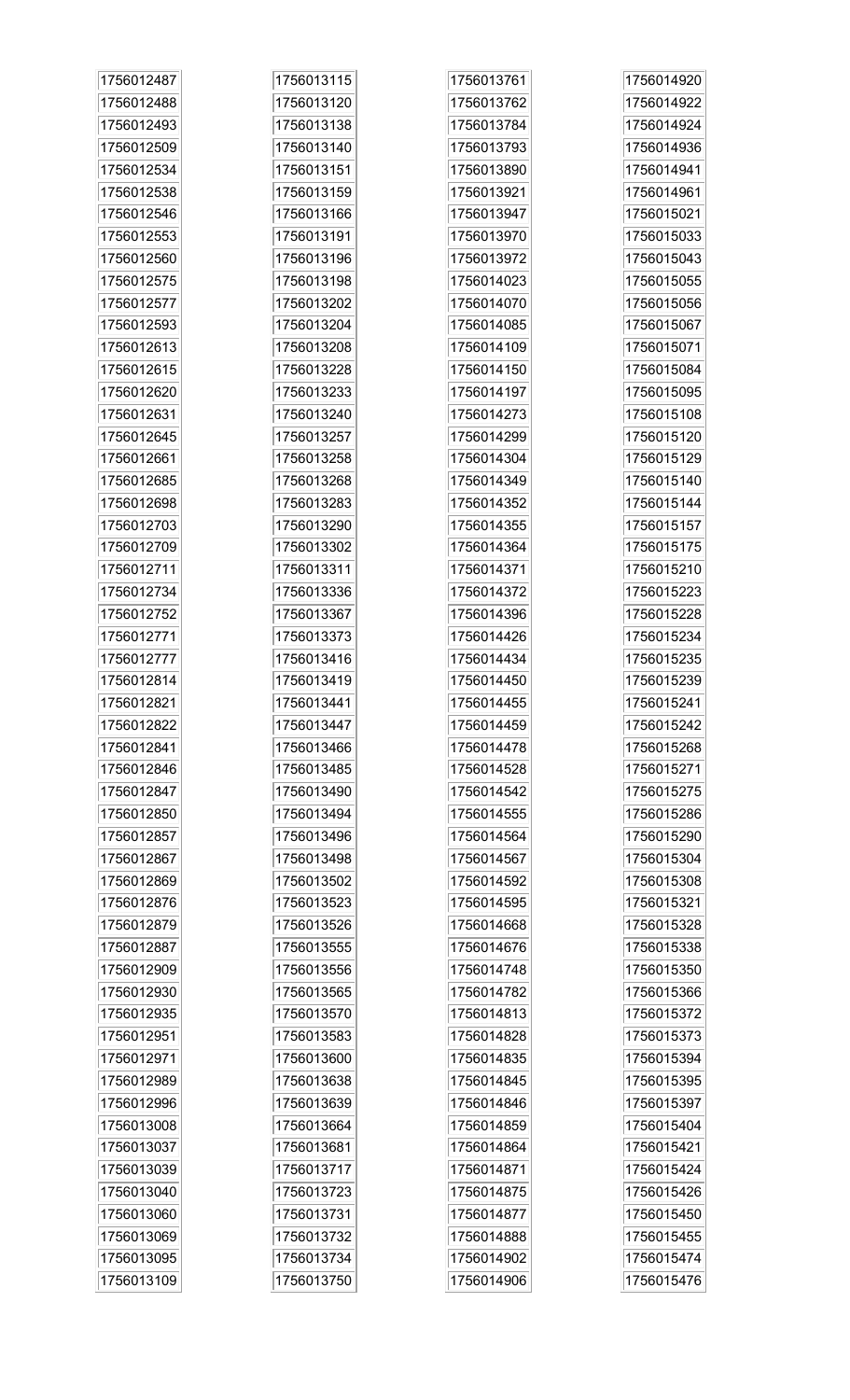| 1756015487 | 1756015610 | 1756015687 | 1756015809 |
|------------|------------|------------|------------|
| 1756015491 | 1756015614 | 1756015729 | 1756015811 |
| 1756015509 | 1756015633 | 1756015730 | 1756015813 |
| 1756015515 | 1756015634 | 1756015747 | 1756015837 |
| 1756015541 | 1756015640 | 1756015755 | 1756015850 |
| 1756015568 | 1756015641 | 1756015769 | 1756015858 |
| 1756015586 | 1756015663 | 1756015770 | 1756015862 |
| 1756015593 | 1756015666 | 1756015772 | 1756018005 |
| 1756015594 | 1756015670 | 1756015784 | 1756018018 |

((No. of candidates: 1076))

The following 128 candidates have to attend for Verification of Certificates and to produce the following certificates in original along with a set of Photostat copies duly attested by Gazetted Officer at the time of Verification of Certificates, failing which, they will not be admitted into subsequent process of selection. No request will be entertained for subsequent submission of any of the required certificates. In terms of the Notification, the candidates should possess the requisite qualifications as on the date of the Notification. The Commission reserves right to disqualify any candidate, if he/she is not found eligible for any reason at any stage. Admission to Certificates Verification does not confer ipso facto any right for Final selection.

# TO BE VERIFIED CANDIDATES HALL TICKET NUMBERS

| 1756000035 | 1756001939 | 1756004683 | 1756010173 |
|------------|------------|------------|------------|
| 1756000051 | 1756001952 | 1756004795 | 1756010355 |
| 1756000061 | 1756001975 | 1756004812 | 1756010533 |
| 1756000118 | 1756002024 | 1756004867 | 1756011419 |
| 1756000129 | 1756002085 | 1756005015 | 1756011539 |
| 1756000134 | 1756002134 | 1756005044 | 1756011577 |
| 1756000214 | 1756002193 | 1756005063 | 1756011617 |
| 1756000533 | 1756002223 | 1756005183 | 1756011922 |
| 1756000567 | 1756002243 | 1756005213 | 1756012441 |
| 1756000627 | 1756002325 | 1756005389 | 1756012709 |
| 1756000753 | 1756002457 | 1756005508 | 1756012850 |
| 1756000766 | 1756002575 | 1756005550 | 1756012869 |
| 1756000900 | 1756002813 | 1756005649 | 1756012989 |
| 1756000922 | 1756002874 | 1756005783 | 1756013037 |
| 1756001291 | 1756002964 | 1756005793 | 1756013040 |
| 1756001319 | 1756002998 | 1756005863 | 1756013151 |
| 1756001331 | 1756003038 | 1756006088 | 1756013233 |
| 1756001337 | 1756003079 | 1756006403 | 1756013485 |
| 1756001396 | 1756003308 | 1756006654 | 1756013494 |
| 1756001567 | 1756003387 | 1756006712 | 1756013970 |
| 1756001581 | 1756003606 | 1756006937 | 1756014085 |
| 1756001661 | 1756003692 | 1756006949 | 1756014197 |
| 1756001686 | 1756003764 | 1756007515 | 1756014304 |
| 1756001695 | 1756003877 | 1756007539 | 1756014459 |
| 1756001740 | 1756003900 | 1756008312 | 1756014478 |
| 1756001841 | 1756004071 | 1756008519 | 1756014828 |
| 1756001861 | 1756004225 | 1756008631 | 1756014871 |
| 1756001896 | 1756004470 | 1756008937 | 1756014941 |
| 1756001904 | 1756004668 | 1756009212 | 1756015120 |